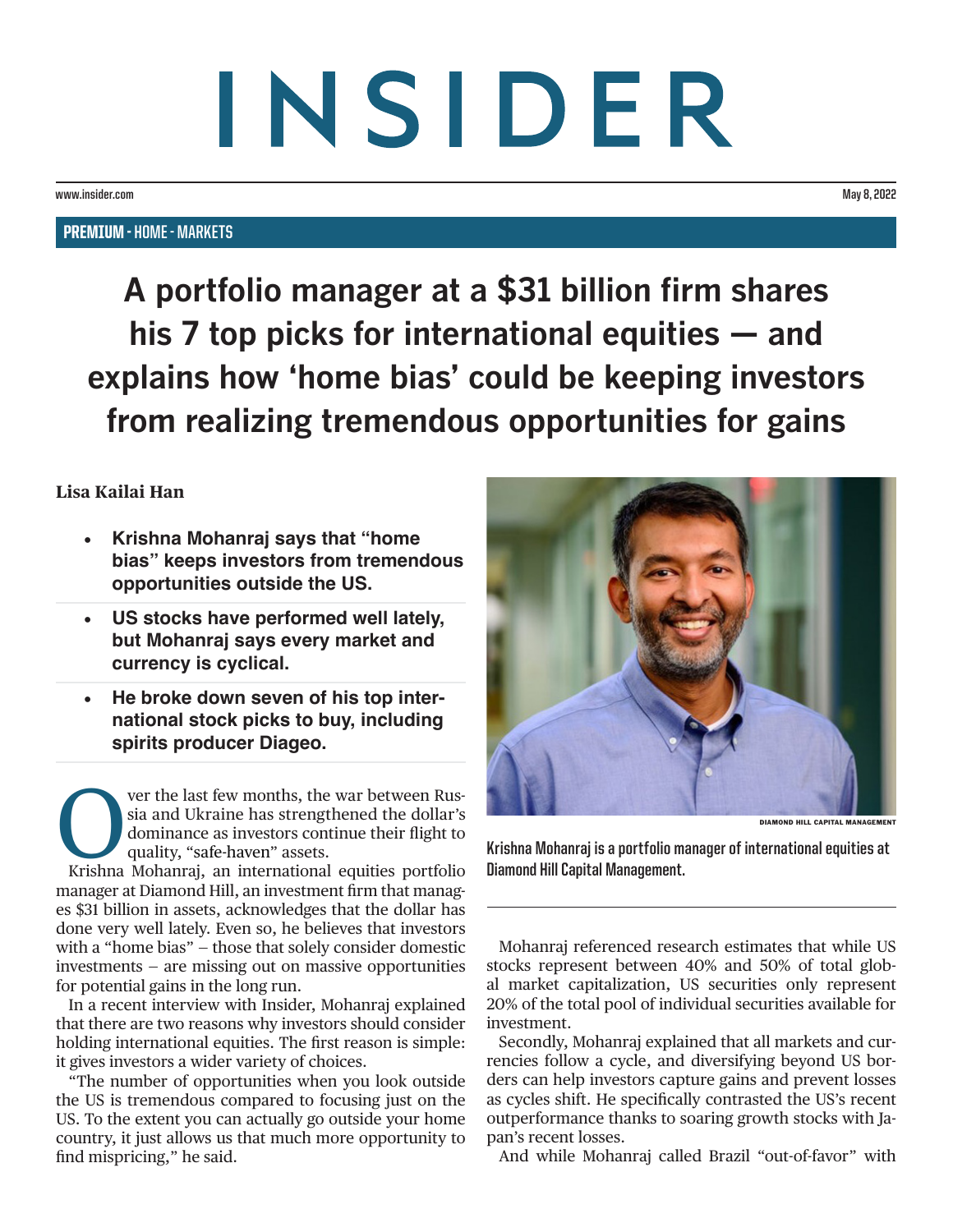investors last year, he said that it looked attractive now because of the commodity boom.

"There's always [volatility](https://www.businessinsider.com/personal-finance/what-is-volatility) in some markets, right? So, that means there›s always opportunity in some markets," he said. "By being patient and working through what's going on in the market and understanding these businesses, we are in a position to take advantage of opportunities when they show up."

### **Investing strategies for international stocks**

As part of his investing philosophy, Mohanraj and his team focus less on macroeconomic factors like [surging](https://www.businessinsider.com/inflation-cpi-march-price-growth-report-gas-food-costs-climbing-2022-4) [inflation,](https://www.businessinsider.com/inflation-cpi-march-price-growth-report-gas-food-costs-climbing-2022-4) and more on an individual company's longterm fundamental story. Mohanraj closely examines a business's competitive position, the quality of its management, and both its potential growth and cash flow  $-$  the stock must either already be generating or have a strong likelihood of generating future cash flow  $-$  then buys while he believes the name is undervalued.

"We want to bet on our businesses based on their quality rather than make any macroeconomic predictions," said Mohanraj. He invests in both developed and emerging markets, with each receiving a respective 78.4% and 18.3% allocation. Mohanraj believes that exposure to emerging markets is especially important for growth.

"Despite all the volatility, despite all the noise, a lot of growth has been coming from China for a while, but outside China, India and Latin America are really where the demographics provide an opportunity over the very long run. In the short term, we go by valuations and look to see in which markets the ideas come from," he explained. Due to the more risky nature of investing in emerging markets, Mohanraj requires a cheaper price for those assets.

Mohanraj's investing process doesn't change due to geopolitical factors like the Russia-Ukraine crisis, although he does consider the potential long-term repercussions for stocks.

For instance, Mohanraj called the largest bank in Russia, Sberbank, a well-run business and attractive investment. However, he's avoided buying the name because banks are so tied into their local economies and regulations. On the other hand, he also said that the crisis has created opportunities in certain pockets of the world like Brazil.

"In Europe in particular, we've been looking at opportunities where we feel stocks have been unduly punished simply for being in Europe. Especially in late February, early March, there's been opportunities for us to increase some holdings," Mohanraj said.

With a 49.3% exposure, Europe remains the largest regional allocation in Mohanraj's portfolio as of March 31. Exposure to the United Kingdom and Switzerland make up 24.2% and 11.3%, respectively, of the total portfolio.

## **Top stock picks**

While Mohanraj's team chooses to pick individual stocks rather than follow a particular theme or sector, he said his portfolio had a large weighting in healthcare stocks due to both an aging global population and because the sector has recently [fallen out of favor](https://www.businessinsider.com/biopharma-stocks-to-buy-market-outperformance-bank-of-america-2022-4) with investors. He also has a lot of exposure to both the consumer staples and consumer discretionary sectors."We are a strong believer in the emerging consumer for the long run," he said.

With price inflation a given nowadays, Mohanraj focuses on finding the firms with the highest pricing power, meaning they can pass on elevated prices to consumers without losing too much volume. For example, he said that business-to-business (B2B) companies like **Compass Group** ([CMPGY](https://markets.businessinsider.com/stocks/cmpgy-stock)), which supplies products to Walmart, are able to pass on prices to their clients, as can high-end brands like **Louis Vuitton** [\(LVMUY\)](https://markets.businessinsider.com/stocks/lvmuy-stock).

"The Louis Vuittons of the world are passing on prices quite easily because their consumer is less stretched," explained Mohanraj. Within consumer discretionaries he also likes **Richemont** [\(CFRUY](https://markets.businessinsider.com/stocks/cfruy-stock)) and other watch and jewelry makers.

Within consumer staples, Mohanraj likes **Nestlé** [\(NSRGY\)](https://markets.businessinsider.com/stocks/nsrgy-stock) and **Unilever** ([UL\)](https://markets.businessinsider.com/stocks/ul-stock), both large corporations that have the means to manage increasing input costs. As another top consumer staples pick, Mohanraj selected **Diageo** [\(DEO\)](https://markets.businessinsider.com/stocks/deo-stock), one of the largest spirits producers in the world.

Mohanraj said that Diageo is a high-quality name because it owns brands that are very difficult to replicate, such as scotch label Johnny Walker. Scotch in particular is an industry with very high barriers to entry, he said.

Mohanraj also complimented the company's management team for raising tequila's profile in the US and for building a strong position in tequila from strategic acquisitions like the Don Julio brand and George Clooney's premium Casamigos label. Under Diageo's leadership, Mohanraj said that Casamigos has grown into one of the fastest selling tequilas in the US.

"Not only do you have a company with like 200 years of history in these scotch brands, they are able to see what's coming and jump in and take advantage of the new things in the market," said Mohanraj. "In the US, tequila over the last 10 years has gone from being one of those spring break-type, low-quality drinks to a now premium proposition in the market — huge amounts of value created by Diageo in just a short period."

Mohanraj also likes Diageo because it has exposure to both developed and emerging markets like India.

"It's very hard for us to see how a business like Diageo could be destroyed by a pandemic or a crisis because they've survived for 200 years and they seem to be doing all the right things," Mohanraj continued. "That's an example of a super attractive business that if it sells off because of Russia, why would we not add to a position in that?"

As his final top stock pick, Mohanraj named **Exor** [\(EXXRF](https://markets.businessinsider.com/stocks/exxrf-stock)), a holding company that manages the Fiat founders' family fortune. The company invests in a collection of assets including Fiat Chrysler, Ferrari, Stellantis, and even has